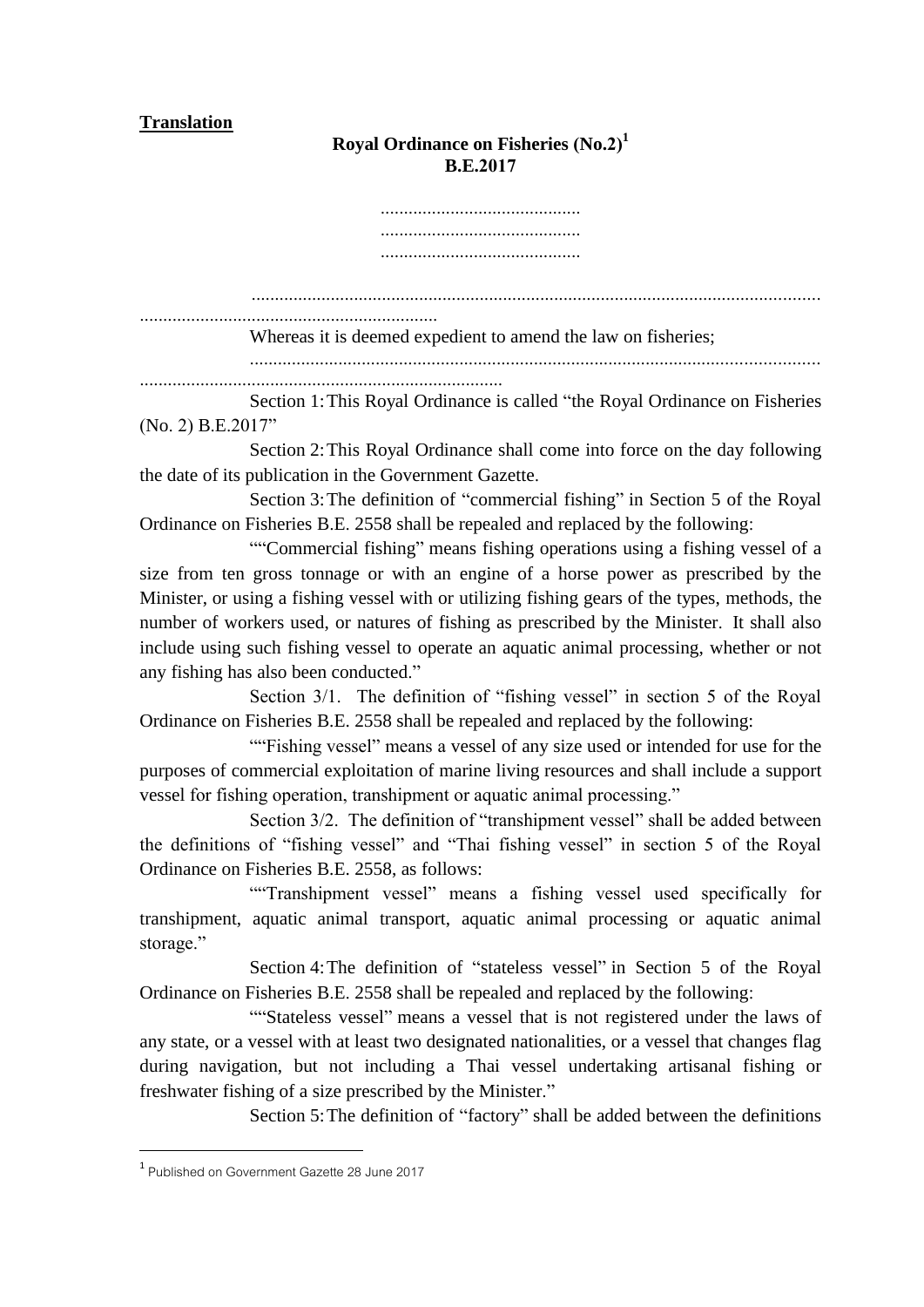of "seaman" and "importation" in Section 5 of the Royal Ordinance on Fisheries B.E. 2558 as follows:

""Factory" means a building, place, or vehicle, using an engine of the total of at least five horse powers or an equivalent of five horse powers, or using at least seven workers with or without any engine, to pack, process, preserve aquatic animals or to transfer processed or unprocessed aquatic animals for packaging, but not including any fishing vessel, cargo ship, and fish market enterprise under the law on fish market enterprises."

Section 6:The following text shall be added as Section 10/1 of the Royal Ordinance on Fisheries B.E. 2558:

"Section 10/1: Any person who wishes to conduct a factory operation shall notify a competent official before doing so, pursuant to the rules and procedures prescribed by the Director-General, unless such person has submitted a notification or received a license to conduct a factory operation under the law on factories.

When a competent official receives the notification under paragraph one, the competent official shall issue an acknowledgment letter to the person who notifies within thirty days from the date the notification is received."

Section 7: Section 11 of the Royal Ordinance on Fisheries B.E. 2558 shall be repealed and replaced by the following:

"Section 11: Any factory operator shall not employ or allow any foreign person who does not have a work permit under the law on alien worker management to work in the factory.

In the case where the competent official finds a violation of paragraph one has occurred,the Administrative Sanction Committee shall order a suspension of the factory operation for a period of at least ten days but not more than twenty days, except for the case where such foreign person has received a work permit and is in the process of renewal or correcting information regarding the nature of work or employer, the Director-General shall inform the Director-General of Department of Employment in order to expedite the renewal or correction.

The competent official shall give custody of the foreign person under paragraph one to an inquiry official in order to take legal proceedings under the law on alien worker management or the law on immigration.

In the case where a competent official finds that a factory operator who has been ordered to suspend the factory operation violates paragraph one for the second time within three years from the date of the suspension order, the Administrative Sanctions Committee shall have the power to order a suspension of the factory operation for a period of at least fifteen days but not more than thirty days.

In the case where a competent official finds that a factory operator who has been ordered to suspend the factory operation violates paragraph one for the third time within three years from the date of the first suspension order, the Administrative Sanctions Committee shall have the power to order a close of the factory.

Any factory operator ordered to close the factory under paragraph five shall not operate a factory, whether or not the operator has a notification letter or a license under the law on factories. Any competent official or any person granting permissions under the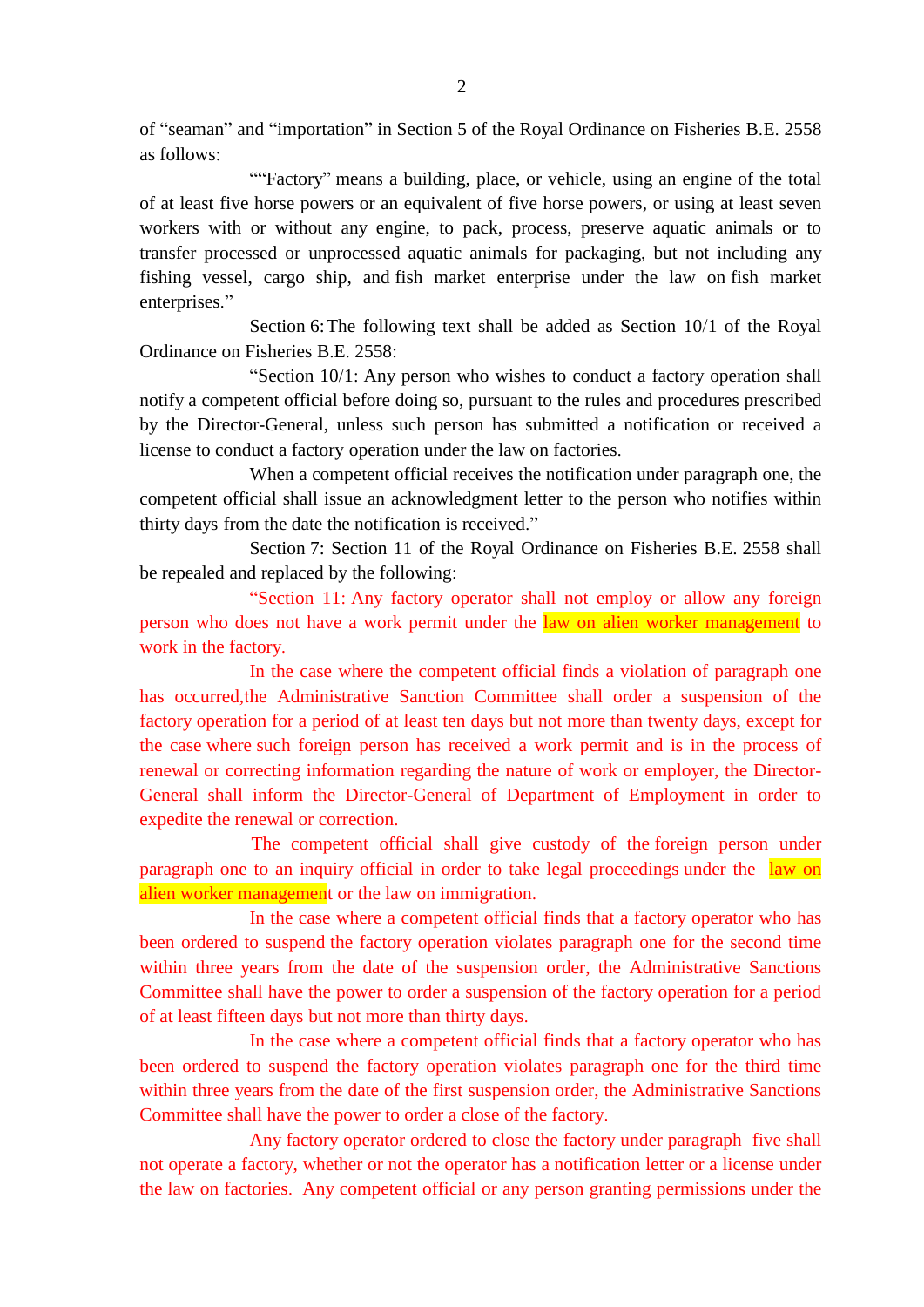law on factories shall not issue any notification letter or a license to operate a factory to such person to conduct a factory operation under this Royal Ordinance within ten years from the date of the closure of factory.

When issuing an order of suspension of factory operation or closure of a factory, the Department of Fisheries shall inform the Permanent Secretary of Ministry of Industry."

Section 8:The following text shall be added as Section 11/1 of the Royal Ordinance on Fisheries B.E. 2558:

"Section 11/1: In the case where a factory operator violates Section 44, Section 49, Section 50, or Section 51 of the Act on Labour Protection B.E. 2551, the Administrative Sanctions Committee shall order a suspension of factory operation for a period of at least ten days but not more than twenty days.

In the case where a competent official finds that a factory operator who has been ordered to suspend its factory operation violates the law for the second or third time within three years from the date of the suspension of factory operation, the Administrative Sanctions Committee shall have the power to order a suspension or a closure of factory by applying paragraphs four,five,six and seven *mutatis mutandis*."

Section 9:Paragraph two of Section 32 of the Royal Ordinance on Fisheries B.E. 2558 shall be repealed and replaced by the following:

"The issuance of license under paragraph one shall indicate the number and types of fishing gears permitted to use in fishing, the fishing areas, or any other necessary conditions, in order to be consistent with the Fisheries Management Plan. In case of fishing by a fishing vessel, a license shall be granted to the fishing vessel owner for each fishing vessel. Licenses shall not be granted to a person in excess of the number prescribed by the Minister."

Section 10: Section 34 of the Royal Ordinance on Fisheries B.E. 2558 shall be repealed and replaced by the following:

"Section 34: Any person granted an artisanal fishing license shall not conduct any fishing in offshore seas, unless granted permission by the Director-General or a designated person. Such permission by the Director-General may be announced and applied generally, and any requirements under rules and conditions for fishing in offshore seas may also be imposed."

Section 11: Section 35 of the Royal Ordinance on Fisheries B.E. 2558 shall be repealed.

Section 11/1. The provisions paragraph two of section 36 of the Royal Ordinance on Fisheries B.E. 2558 (2015) shall be repealed and replaced by the following:

"A license under paragraph one shall be issued specifically for a fishing vessel and the license must state the amount and type of fishing gear permitted for use in a fishing operation in a fishing ground, permitted catch limit and permitted fishing period in line with the fishing capacity and maximum sustainable yield as stated in the Fisheries Management Plan. The number of licenses issued to a person shall not exceed the number prescribed by notification of the Minister."

Section 12: Section 44 of the Royal Ordinance on Fisheries B.E. 2558 shall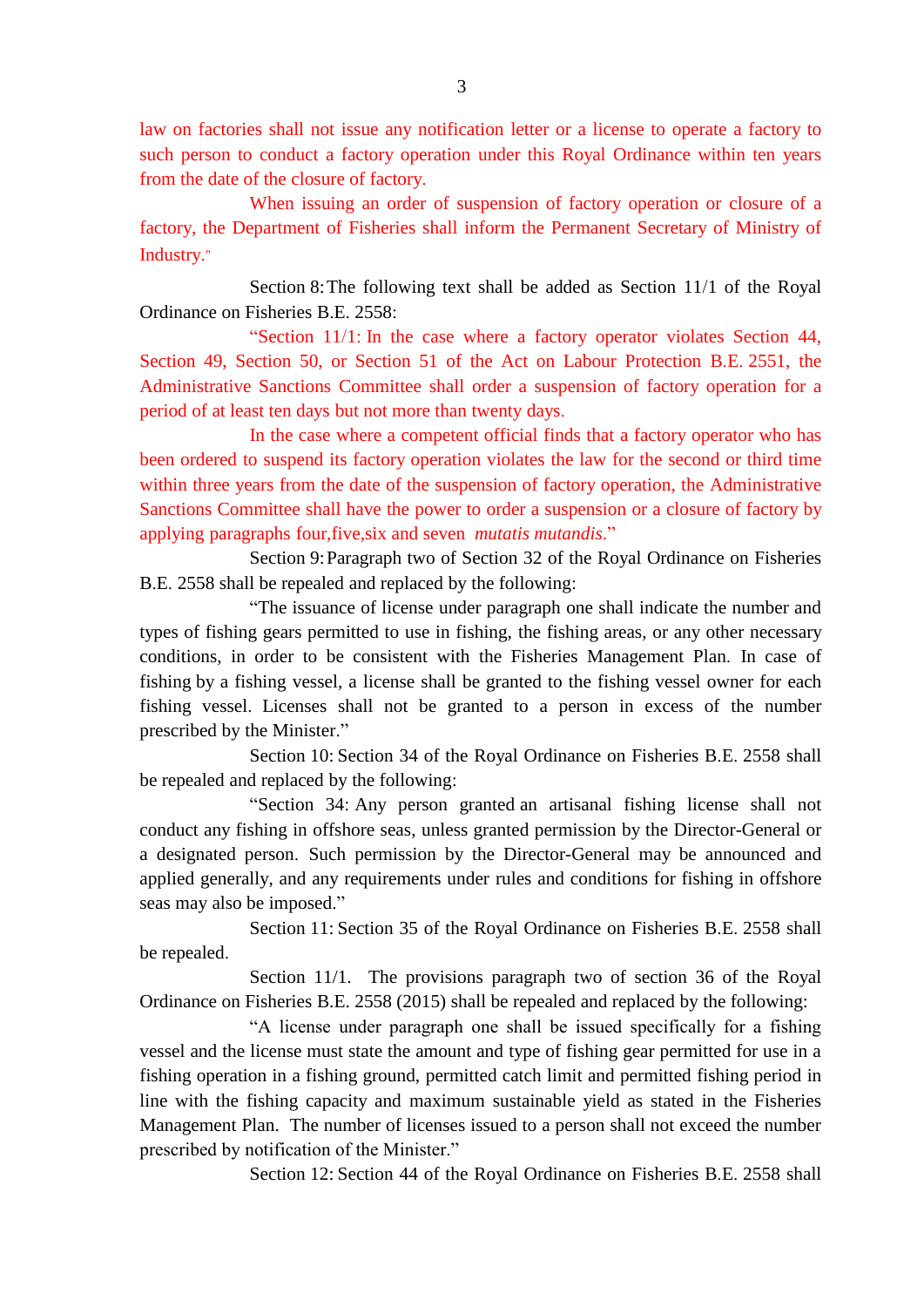be repealed and replaced by the following:

"Section 44: A fishing license under Section 32 and Section 36 may be transferred in accordance with the following rules, procedures and conditions:

(1) the person requesting to be transferred a license shall not have any prohibited qualifications as indicated in Section 39; and

(2) in the case where a fishing vessel in respect of which a license is to be transferred was used in the commission of an offence under the law on fisheries, the transferee must show evidence that the vessel owner, master or licensee of the vessel used for the commission of offence no longer has any direct or indirect interest or control of such fishing vessel;

(3) the fishing vessel in respect of which a license is to be transferred is not subject to ongoing legal proceedings:

(4) the transferee produces evidence of ownership of the vessel as specified in the fishing license or in accordance with rules and conditions prescribed by Ministerial Regulation.

When transferring a license, the Director-General of the Department of Fisheries will issue a new license in lieu of the previous license within ten days as from the application. The new license shall state the same conditions as the previous license and upon issuance of the new license, the previous license shall become invalid.

Upon receiving a license, the transferee shall have the rights and duties as specified in the license."

Section 13: The following text shall be added as paragraph three of Section 46 of the Royal Ordinance on Fisheries B.E. 2558:

"During the period of a notification by the Ministry to suspend the issuance of fishing licenses, or when the number of fishing vessels is high or equal to the maximum number as allowed and prescribed by the Committee under Section 45 and there is a case under sub-paragraph (1), the state official under paragraph one shall announce to the general public to be informed of the situation. The state official shall also suspend the receipt of requests for a registration for fishing vessels until being informed by the Ministry or the Committee, as the case may be, to continue the receipt of requests. For those requests received but has not been registered, the request shall be returned to the person submitting the request, along with any expense or fees which have been paid."

Section 14: Paragraph two of Section 58 of the Royal Ordinance on Fisheries B.E. 2558 shall be repealed and replaced by the following:

"Paragraph one shall not apply to any acts under sub-paragraph (2) for the benefit of research or reservation of aquatic animal resource conducted by the government which is approved in writing by the Director-General or his assignee. Such acts shall follow the conditions prescribed by the Director-General. Paragraph one shall also not apply to any necessary and unavoidable act for the benefit of military public service."

Section 15: Paragraph one of Section 65 of the Royal Ordinance on Fisheries B.E. 2558 shall be repealed and replaced by the following:

"For the purposes of protecting rare aquatic animal species or preventing any harm to aquatic animals and the ecosystem, the Minister shall have the power to prohibit importation, exportation, transit, aquaculture, or having in possession of particular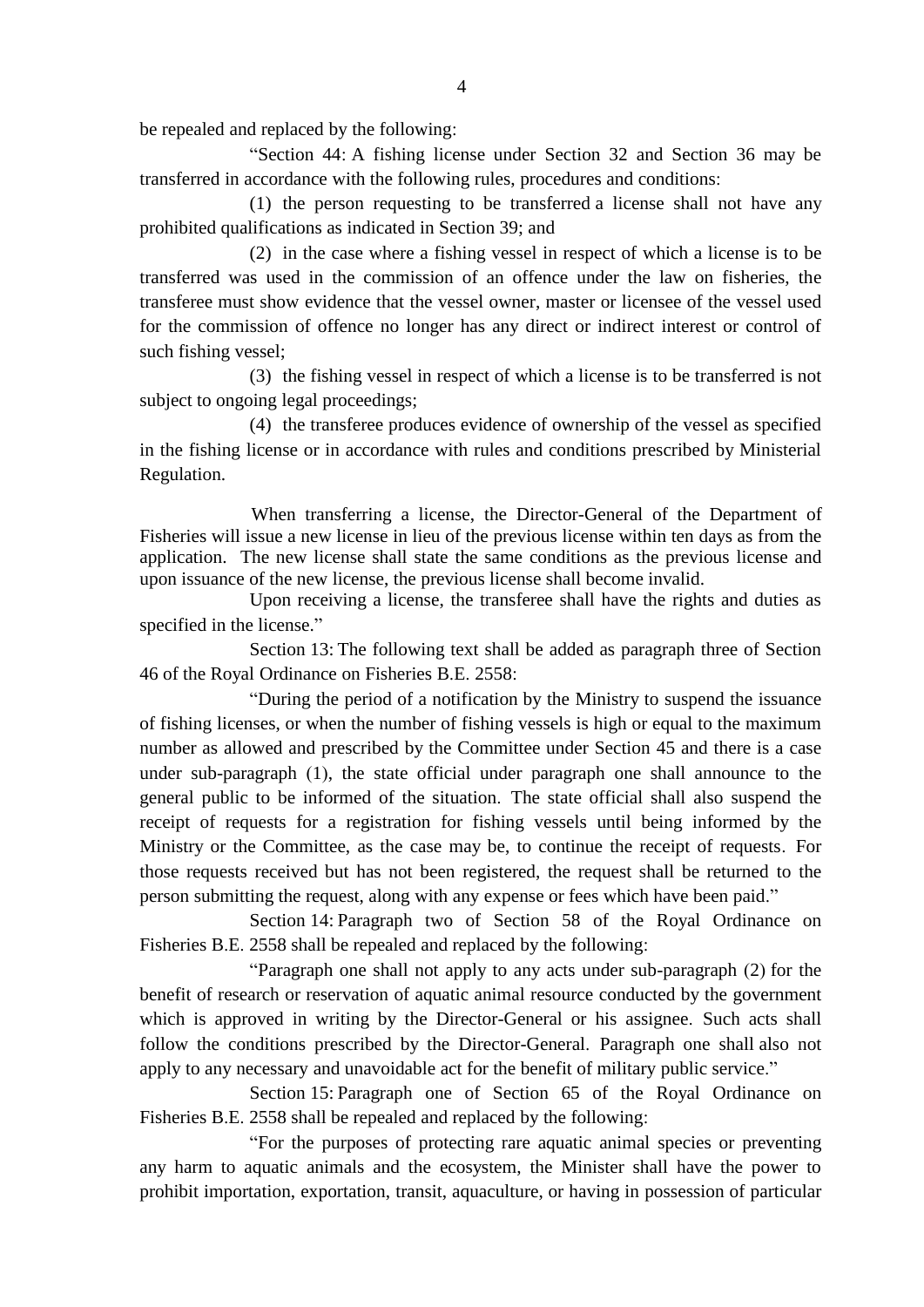aquatic animals."

Section 16: Section 67 of the Royal Ordinance on Fisheries B.E. 2558 shall be repealed and replaced by the following:

"Section 67. No person shall use or have in possession for the purposes of using any of the following fishing gears:

(1) a set bag net, a *Rua Sai Man* bag net or *Kan Su Ruan Sai Man* bag net, a *Li* bamboo trap, or any other tool exhibiting a similar character and requiring a similar method;

(2) a foldable trap or an elongated collapsible trap (Ai Ngo) with left and right inlets alternating on the sides for the purposes of trapping aquatic animals;

(3) a trawl net with the size of the meshes round the bottom part as prescribed by Notification of the Director-General;

(4) a push net attached to a motor vessel with the exception of a push net for the catching of krill.

Sub-paragraphs (1) and (3) shall not apply to any research conducted by the government for the benefit of finding an appropriate mesh size which people can use and is approved in writing by the Director-General or his assignee.

Paragraph one shall not apply to a person who conducts artisanal or freshwater fishing and is permitted to use fishing gears in accordance with the form of gears, the size of vessel, the fishing method, the fishing area, and conditions prescribed by the Director-General.

An application for permission, a permission, and a period of permission shall be in accordance with the rules, procedures, and conditions as prescribed by the Minister<sup>"</sup>

Section 17: Section 70 of the Royal Ordinance on Fisheries B.E. 2558 shall be repealed and replaced by the following:

"Section 70: No person shall fish in the area and during the time period in which aquatic animals produce or lay eggs, raise their offspring or during any other periods necessary for protection of aquatic animals as prescribed by the Director-General, unless the person uses the gears, applies the fishing method, and complies with other conditions as prescribed by the Director-General.

The Director-General may assign in writing his power under paragraph one to the provincial fisheries committee."

Section 17/1. Section 81 of the Royal Ordinance on Fisheries B.E. 2558 shall be repealed and replaced by the following:

"Section 81. An owner of a vessel registered under the law on Thai vessels for fishing purposes and has a size prescribed by notification of the Minister must undertake the following:

(1) install a vessel monitoring system and maintain the operability of such system at all times in accordance with rules and procedures prescribed by notification of the Director-General;

(2) prepare a fishing logbook which must at least consist of the date of departure from or arrival to a fishing port, type of fishing gear, area of fishing operation and vessel location, type and quantity of catch or disposal of aquatic animals, landing of catch at fishing port, transhipment of aquatic animals which must be verified by the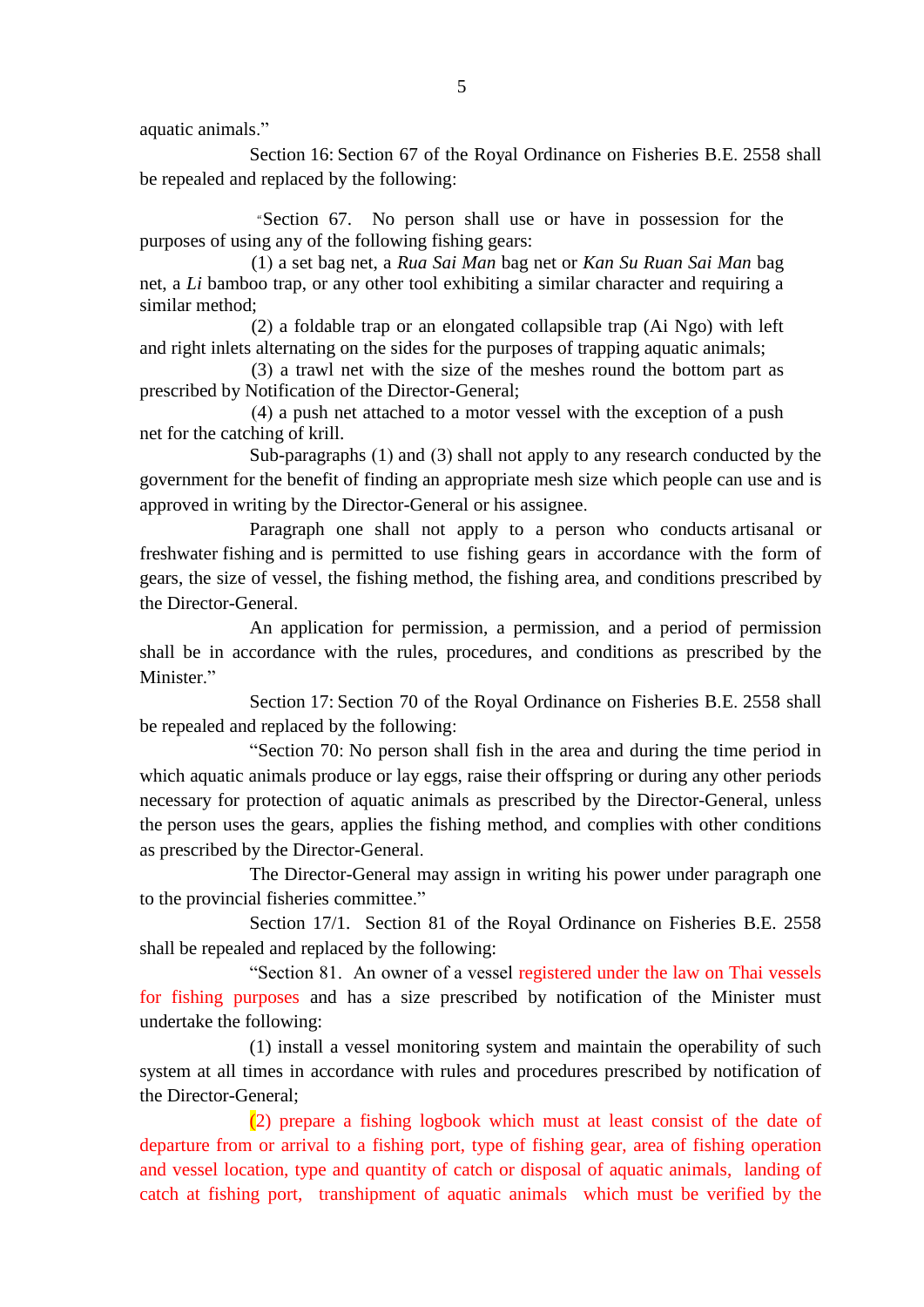master and must be reported to the Department of Fisheries in accordance with the rules and by means prescribed by notification of the Director-General,

(3) report every port-in and port-out at the port-in port-out center in accordance with rules and procedures prescribed by notification of the Director-General, and in the case of a port-in for transhipment of aquatic animals or landing of aquatic animals or aquatic animal products at a fishing vessel port, a copy of the fishing logbook and other evidence as prescribed by notification of the Director-General must also be submitted;

(4) affix a marking on the vessel in accordance with rules and procedures prescribe by notification of the Director-General;

(5) return to a fishing vessel port in accordance with rules and within the period prescribed by the Director-General.

Section 18: The following text shall be added as Section 83/1 of the Royal Ordinance on Fisheries B.E. 2558:

"Section 83/1: No owner or master of a fishing vessel shall accept any seaman of other vessels to work during its fishing operation in the seas except where necessary for safety reasons, provided that the Port-In Port-Out Controlling Center is notified within twenty-four hours after the seaman is accepted."

Section 18/1. The following text shall be added as section 85/1 of the Royal Ordinance on Fisheries B.E. 2558:

"Section 85/1. No person shall use a fishing vessel to transship aquatic animals except where the vessel is registered as a transhipment vessel."

The provisions of section 39 shall apply to registered transhipment vessels *mutatis mutandis*."

Section 19: Paragraph one of Section 86 of the Royal Ordinance on Fisheries B.E. 2558 shall be repealed and replaced by the following:

"Section 86: Subject to Section 87, no fishing vessels engaged in commercial fishing shall transship aquatic animals, except for transshipments to fishing vessels registered as transhipment vessels. They shall not land aquatic animals or aquatic animal products at any fishing port other than a fishing port pursuant to Section 84 or at a site which is a fish market, as designated by Notification of the Director-General."

Section 19/1. The provisions of section 83 of the Royal Ordinance on Fisheries B.E. 2558 shall be repealed and replaced by the following:

"Section 87. Transhipment at sea is prohibited, except for a transhipment to a vessel registered as a transhipment vessel. The vessel owner or master a vessel undertaking a fishing operation must receive authorization in writing or other similar means from a competent official prior to the transhipment of aquatic animals and a transhipment report verified by the master must be submitted to a competent official subsequent to the transhipment of aquatic animals."

Rules and time periods for requesting authorization, granting authorization and reporting of aquatic animal transhipment shall be as prescribed by notification of the Director-General.

In the interest of preventing unlawful fishing, the Director-General shall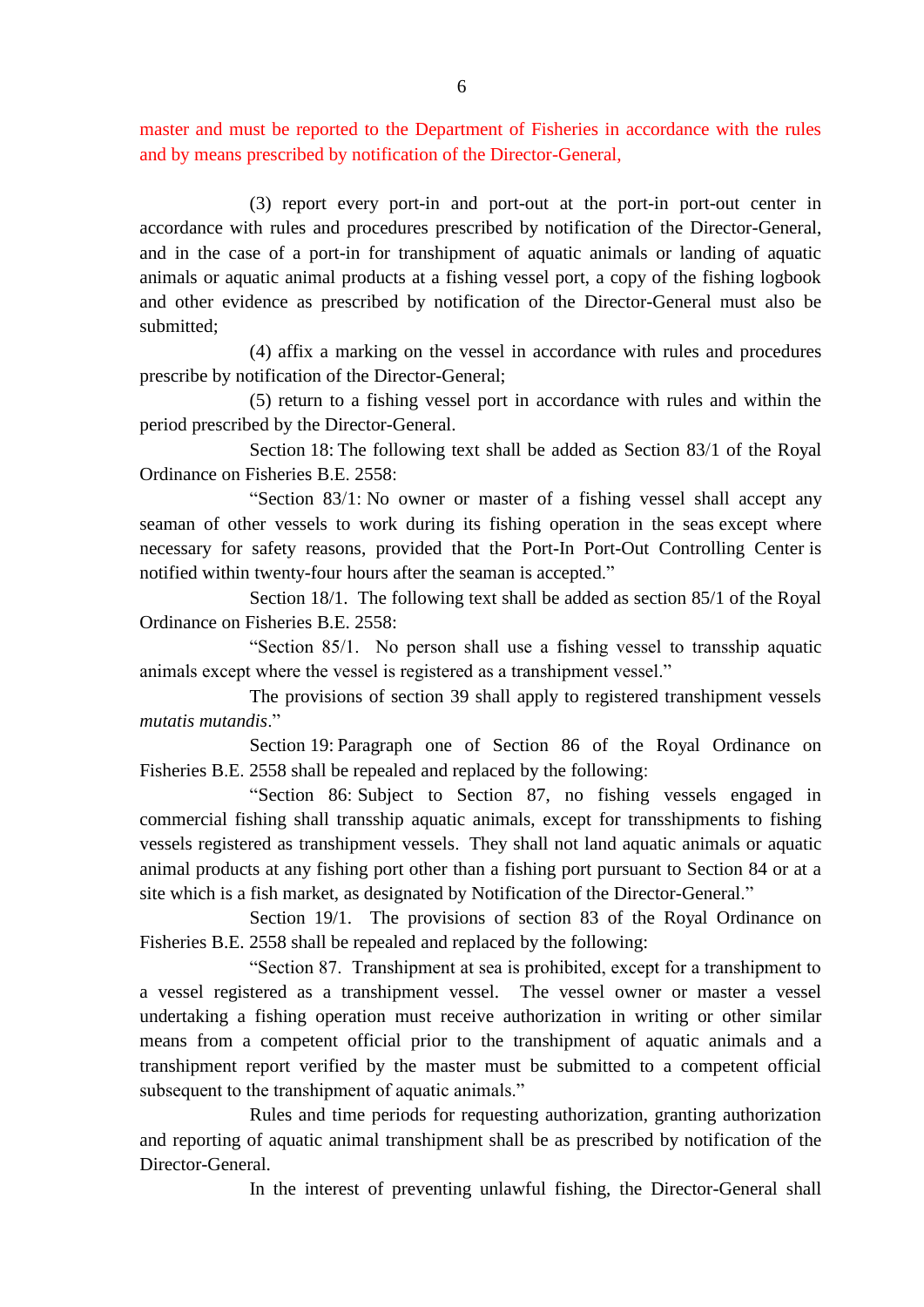have the power to issue a notification to prohibit the transhipment of aquatic animals, which may specify the type and size of vessel, area or time period of aquatic animal transhipment prohibition."

Section 20: Section 88 and section 89 of the Royal Ordinance on Fisheries B.E. 2558 shall be repealed and replaced by the following:

"Section 88. The owner of a transhipment vessel having the size specified by notification of the Minister shall undertake the following:

(1) install a vessel monitoring system and maintain the operability of such system at all times in accordance with rules and procedures prescribed by notification of the Director-General;

(2) prepare an aquatic animal transhipment document verified by the master and submit a report to the Department of Fisheries within the time period and by means prescribed by notification of the Director-General;

(3) report every port-in and port-out at the port-in port-out center in accordance with rules and procedures prescribed by notification of the Director-General;

(4) obtain approval of a transhipment plan from a competent official prior to port-out for transhipment of aquatic animals and submit a transhipment report verified by the master to the competent official in accordance with rules and procedures prescribed by notification of the Director-General;

(5) when undertaking a transhipment of aquatic animals outside Thai waters, an observer shall be present on the transhipment vessel in accordance with the rules of the coastal state or international organization having a jurisdiction over the area which such transhipment vessel enters to fish or other rules prescribed by the Director-General;

(6) return to a fishing port in accordance with the rules and time period prescribed by the Director-General;

(7) affix a marking on the transhipment vessel in accordance with rules and regulations prescribed by notification of the Director-General.

Section 89. A vessel registered as a transhipment vessel must, in addition to complying with this Royal Ordinance, in the case of a transhipment of aquatic animals in the waters of a coastal state, must also comply with the laws, rules or regulations of such coastal state, and in the case of a transhipment of aquatic animals in the high seas, must comply with the rules and regulations of the relevant international organisation."

Section 20/1. The following text shall be added as section 89/1 of the Royal Ordinance on Fisheries B.E. 2558:

"Section 89/1. In the interest of enhancing the efficiency of monitoring, control and surveillance of unlawful fishing, the Minister shall have the power to issue a Ministerial Regulation to prescribe rules, procedures and conditions to be complied by owners of vessels used for supporting fishing vessels or transhipment vessels.

For the purposes of controlling the quality of installation, transmission and storage of data and securing a vessel monitoring system, the Director-General shall have the power to issue a Notification to prescribe rules, procedures and conditions to be complied by a telecommunications service provider providing the vessel monitoring system service."

Section 20/2. The text in (2) of section 90 of the Royal Ordinance on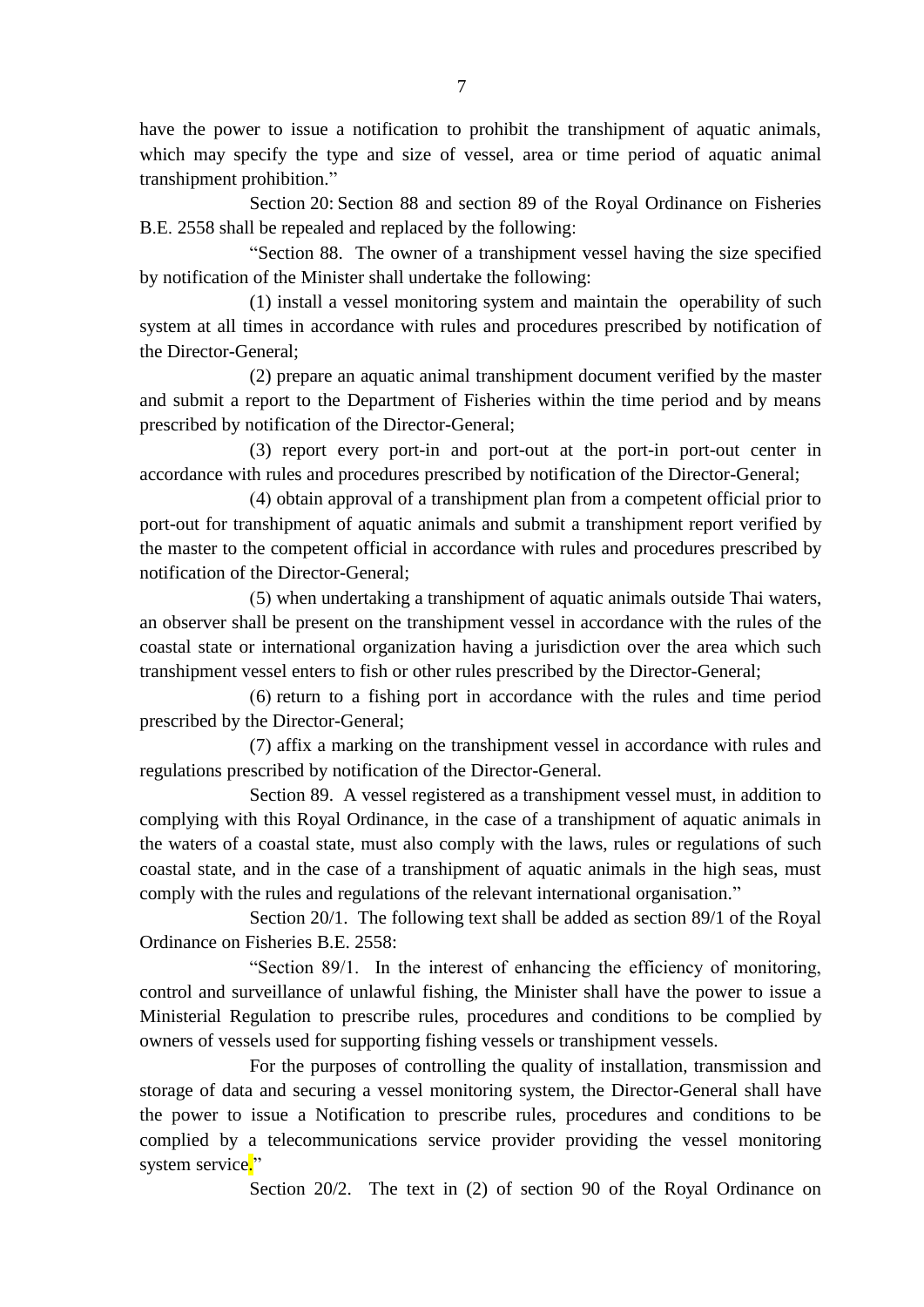Fisheries B.E. 2558 shall be repealed and replaced by the following:

"(2) the owner or master of a transhipment vessel must prepare an aquatic animal transhipment document and submit a report to the Department of Fisheries as stated in section 88(2)."

Section 21: Section 95 of the Royal Ordinance on Fisheries B.E. 2558 shall be repealed and replaced by the following:

"Section 95: A non-Thai fishing vessel wishing to import aquatic animals or aquatic animal products into the Kingdom shall notify in advance the competent official by no less than the period prescribed by the Minister. However, the Minister may not issue a notification requiring such advance notification longer than ninety-six hours before the fishing vessel arrives at a port. Such fishing vessel shall notify the information and enter the port as prescribed by the Minister.

The competent official shall verify the data pursuant to paragraph one and notify the master of the vessel within the time period prescribed by the Minister, which shall be no longer than twenty-four hours after having been notified of the request for a berthing or before the vessel will enter the Kingdom, whichever is earlier.

A fishing vessel which has submitted a notificaiton but has not received a reply from a competent official under paragraph two shall be deemed permitted to enter a port.

In the case where a non-Thai vessel fails to comply with the rules under paragraph one, or where there is a cause for suspicion that the fishing vessel in question has undertaken an IUU fishing or has been involved in an IUU fishing, the competent official may deny the requested berthing or allow the requested berthing only in case of force majeure or distress relating to the safety of seamen or the fishing vessel, or for the purpose of inspecting the vessel and taking actions at least as effective against IUU fishing as denying the requested berthing.

Paragraphs one, two, three and four shall apply, *mutatis mutandis*, to fishing vessels which do not bring any aquatic animals or aquatic animal products into the Kingdom but wish to enter the Kingdom."

Section 22: Section 96 of the Royal Ordinance on Fisheries B.E. 2558 shall be repealed and replaced by the following:

"Section 96: When a fishing vessel has been authorized to berth at a port pursuant to Section 95 and has completed berthing, a request for permission for the importation of aquatic animals or aquatic animal products shall be lodged. After such permission has been granted, aquatic animals or aquatic animal products may then be unloaded from the fishing vessel. Such permission shall be deemed a permission issued under the law on animals' epidemics and other laws under which permits are required for importation.

The competent official shall not permit any importation under paragraph one unless the owner of the vessel or the master of the vessel can prove that:

(1) the fishing vessel has been granted a fishing license or a license for activities related to fisheries issued by a flag state or a coastal state;

(2) the fishing vessel can produce evidence to prove that it has not undertaken IUU fishing;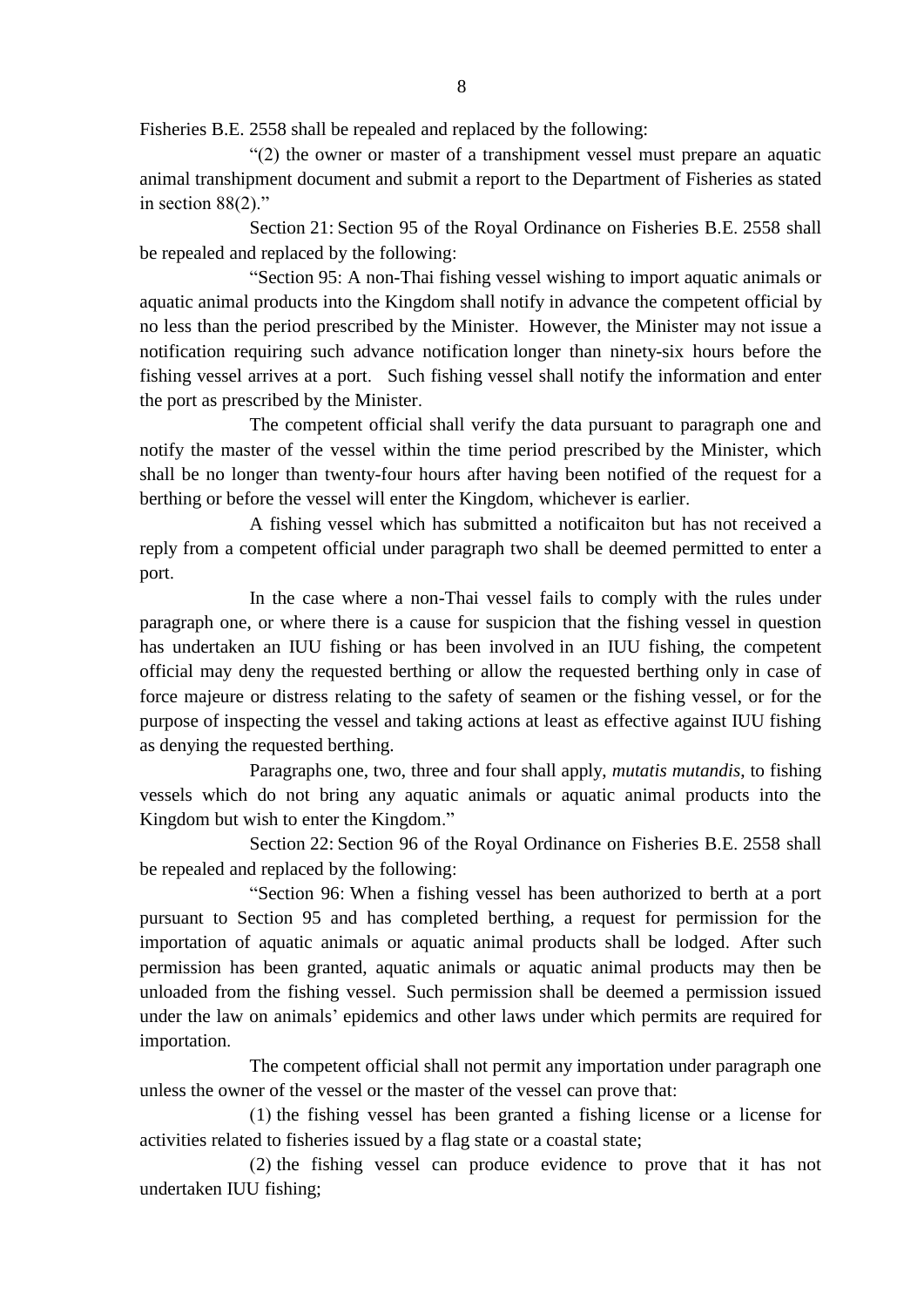(3) the owner of the vessel or the master of the vessel certifies in writing that the flag state shall certify in due course that the aquatic animals are caught in accordance with the regulations of the international organizations concerned.

In a case in which the owner of the vessel or the master of the vessel cannot prove as per paragraph two, the Director-General shall have the power to order that fishing vessel to leave the Kingdom within a period of time prescribed and notify the flag state or any other country concerned and international organizations thereof.

In the case where the fishing vessel does not leave the Kingdom within the period of time prescribed or when there exists clear evidence that the fishing vessel has undertaken IUU fishing, or in a case in which the fishing vessel is a stateless vessel, the Director-General shall have the power to order that the fishing vessel and all the properties on board any such vessel be confiscated and put up for sale by auction or destroyed. The proceeds of sale by auction shall, after deduction of expenses related to that sale and other expenses, be seized by the Department of Fisheries until the owner of the vessel or master of the vessel is able to provide proof under paragraph two. If the owner of the vessel or master of the vessel is unable to provide such proof within one year of the sale by auction, the proceeds of sale shall vest in the state, unless otherwise ordered by the court.

In the case where the competent official does not permit importation of aquatic animals or aquatic animal products and orders that vessel to leave the Kingdom, if such vessel leaves the Kingdom within the time period prescribed or in the case where the Director-General orders the destruction of aquatic animals or aquatic animal products or distribution under paragraph three, it shall be deemed that those aquatic animals or aquatic animal products have never been imported to the Kingdom under the customs law.

The sale by auction as per paragraph three shall not involve any aquatic animals or aquatic animal products. In this regard, the Director-General shall have the power to order the destruction thereof or have appropriate arrangements made with a view to distributing them to impoverished or underprivileged members of the public without any charge.

In a case in which a fishing vessel is unable to produce evidence pursuant to paragraph two, but there is no clear evidence to prove that it has undertaken IUU fishing prior to its berthing at the port, the competent official may allow access to fuel and food provisions or maintenance services as necessary."

Section 23: The following text shall be added as paragraph three of Section 103 of the Royal Ordinance on Fisheries B.E. 2558:

"In the case where any person who installed the fishing gear, built structure, or any other objects in the fishing ground without permission is not found, the competent official shall have the power to dismantle them and shall keep the tools or items which have been dismantled for a period of thirty days. If the owner does not present himself to claim those tools and items, they shall vest in the state, and the competent official shall have the power to destroy, sell, or proceed in other manners according to the rules and procedures prescribed by the Director-General."

Section 24: The following text shall be added as paragraph two of Section 105 of the Royal Ordinance on Fisheries B.E. 2558:

"When confiscating aquatic animals or aquatic animal products under sub-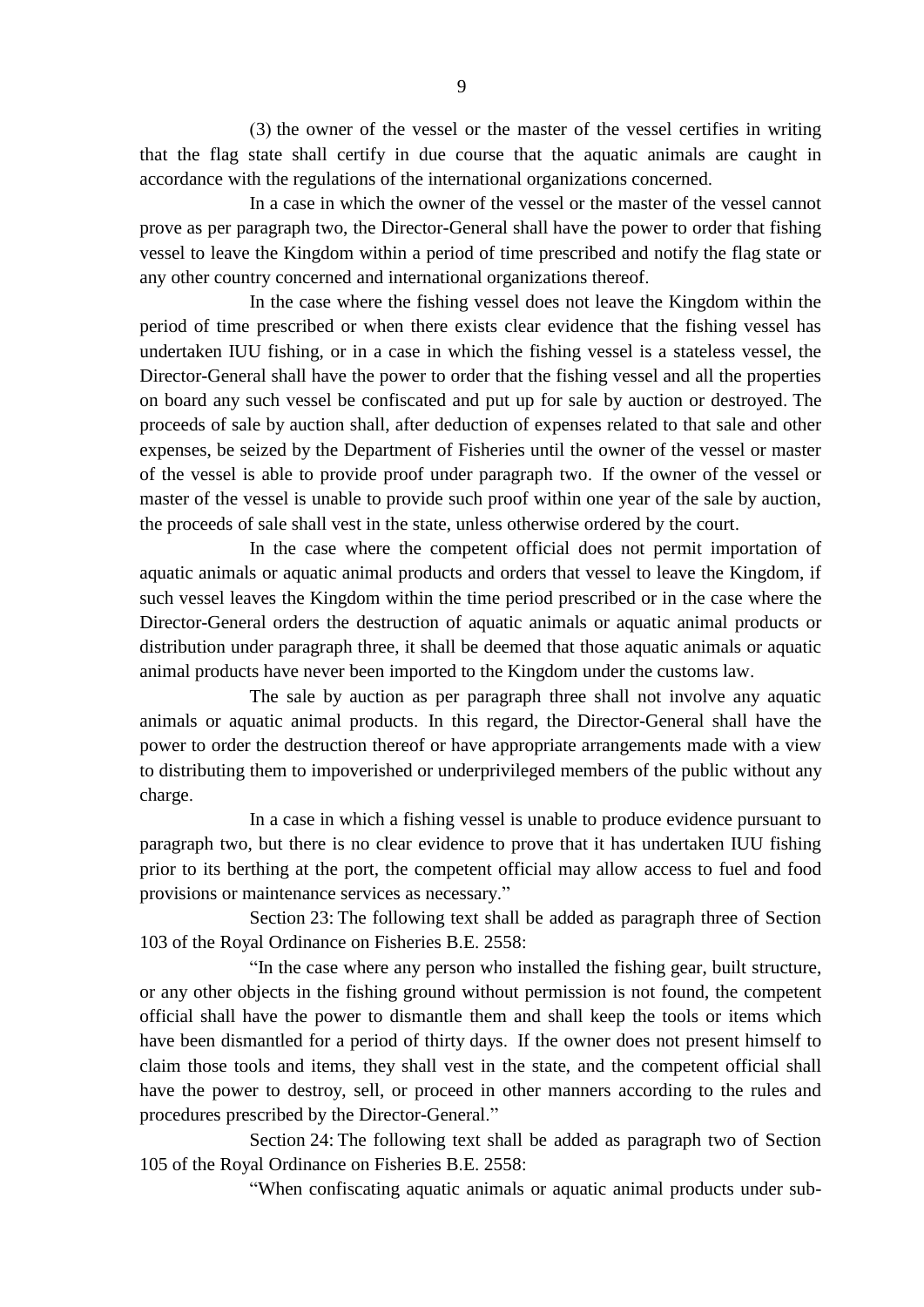paragraph (2), the competent official may order the owner or master of the vessel to keep and maintain those aquatic animals and aquatic animal products in the same condition, and the owner or master of the vessel is responsible for the expenses incurred. However, the owner or master of the vessel has the right to request the competent official to put those aquatic animals or aquatic animal products up for a sale by auction. In this case, the competent official shall proceed with the sale by auction but the owner or master of the vessel shall not purchase or receive a transfer or those aquatic animals or aquatic animal products. The purchaser shall act in accordance with the conditions prescribed by the competent official. After the sale by auction, the competent official shall keep the proceeds from the sale by auction after expenses deducted instead of the aquatic animals or aquatic animal products."

Section 24/1. Section 112 of the Royal Ordinance on Fisheries B.E. 2558 shall be repealed and replaced by the following:

"Section 112. In the event that an owner of a fishing vessel port, fish market operator or owner of a vessel registered as a transhipment vessel who violates or fails to comply with this Royal Ordinance, Ministerial Regulation, Notification or Regulation issued under this Royal Ordinance, the Director-General shall have the power to order the revocation of registration."

Section 24/2. The following texts shall be added as section 112/1 and section 112/2 of the Royal Ordinance on Fisheries B.E. 2558:

"Section 112/1. There shall be an Administrative Sanctions Committee consisting of the Director-General of the Department of Fisheries as Chairman, a representative of the Office of the Council of State, a representative of the Royal Thai Police, a representative of the Department of Employment, representative of the Marine Department, representative of the Department of Industrial Works and representative of the Labour Protection and Welfare Department as members.

A representative of the Department of Fisheries shall be a member and secretary.

The Committee shall have the power to consider and determine administrations under section 11, section 11/1 and section 113.

Section 112/2. A meeting of the Administrative Sanctions Committee must be attended by not less than one-half of all members to constitute a quorum.

In a meeting of the Committee, if the Chairman is absent or unable to perform duties, the meeting shall select one member to preside over the meeting.

A decision of the meeting shall be made by a majority of votes, one member shall have one vote, if there is an equality of votes, the presiding member shall cast an additional vote as an adjudicating vote."

Section 25: Section 113 of the Royal Ordinance on Fisheries B.E. 2558 shall be repealed and replaced by the following:

"Section 113. The Administrative Sanctions Committee shall have the power to issue the following orders against any person engaging in a fishing operation which constitutes a serious infringement:

(1) seizure of the aquatic animals and aquatic animal products obtained from any such fishing operation or seizure of fishing gear;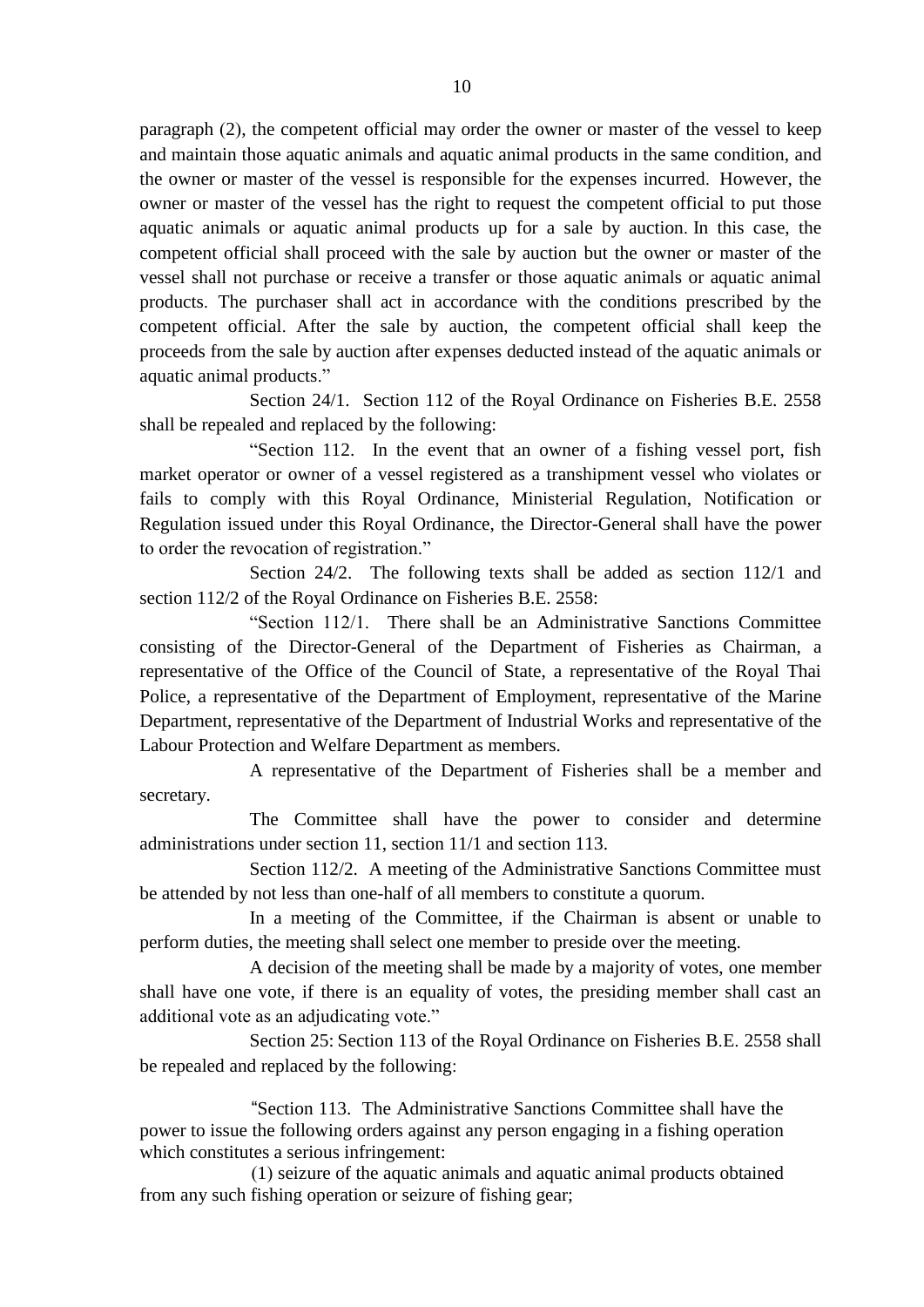(2) prohibition of any fishing activity until full compliance is achieved;

(3) suspension of license for a period not exceeding ninety days each time; in this regard, an order may also be issued to prohibit the use of any such fishing vessel until the license suspension period expires;

(4) revocation of license and publicly listing the fishing vessel as a vessel used in IUU fishing;

(5) detention of fishing vessel.

When issuing an order under (1) or (2), a vessel owner may provide security in lieu of the sanction in accordance with rules and procedures prescribed by notification of the Director-General. However, if the fishing gear or fishing vessel is used to commit an unlawful fishing operation again, the security shall vest in the state and no further security can be accepted.

The provisions of section 105 paragraph two shall apply *mutatis mutandis* to the seizure of aquatic animals or aquatic animal products under (1).

When issuing an order pursuant to paragraph one, the Administrative Sanctions Committee shall take into account the severity of the infringement, recidivism and the prevention of recidivism."

Section 25/1. The text in (2) of section 114 of the Royal Ordinance on Fisheries B.E. 2558 shall be repealed and replaced by the following:

"(2) undertaking a fishing operation without a fishing license or without a license to use a fishing gear under section 31, section 32, section 36 or section 48."

Section 25/1/1. The text in (6) of section 114 of the Royal Ordinance on Fisheries B.E. 2558 shall be repealed and replaced by the following:

"(6) modification of a fishing gear under section 42, undertaking a fishing operation which is inconsistent with the conditions set out in a license under section 43, or use of a prohibited fishing gear pursuant to section 67, section 68, section 69 or section  $71(1)$ ;"

Section 25/2. The text in paragraph one of section 115 of the Royal Ordinance on Fisheries B.E. 2558 shall be repealed and replaced by the following:

"Section 115. A licensee who disagrees with an order to suspend a license or to suspend an authorization or to revoke a license under section 111 or to revoke a registration under section 112 shall have the right to appeal to the following persons within thirty days as from receiving notice of the order:

(1) in the case where a competent official is the issuer of the order, an appeal shall be lodged with the Director-General;

(2) in the case where the Director-General is the issuer of the order, an appeal shall be lodged with the Minister."

Section 26: The following text shall be added as Section 115/1 of the Royal Ordinance on Fisheries B E 2558:

"Section 115/1. When performing duties under this Royal Ordinance, Ministerial Regulation, Notification or Regulation issued under this Royal Ordinance, there shall be a presumption that the person under duty has acted or performed duties honestly and shall receive protection for personal safety and financial assistance as well as other relevant assistance from the state in the event of being subject to legal proceedings in accordance with rules prescribed by notification of the Minister."

Section 27: Section 118 of the Royal Ordinance on Fisheries B.E. 2558 shall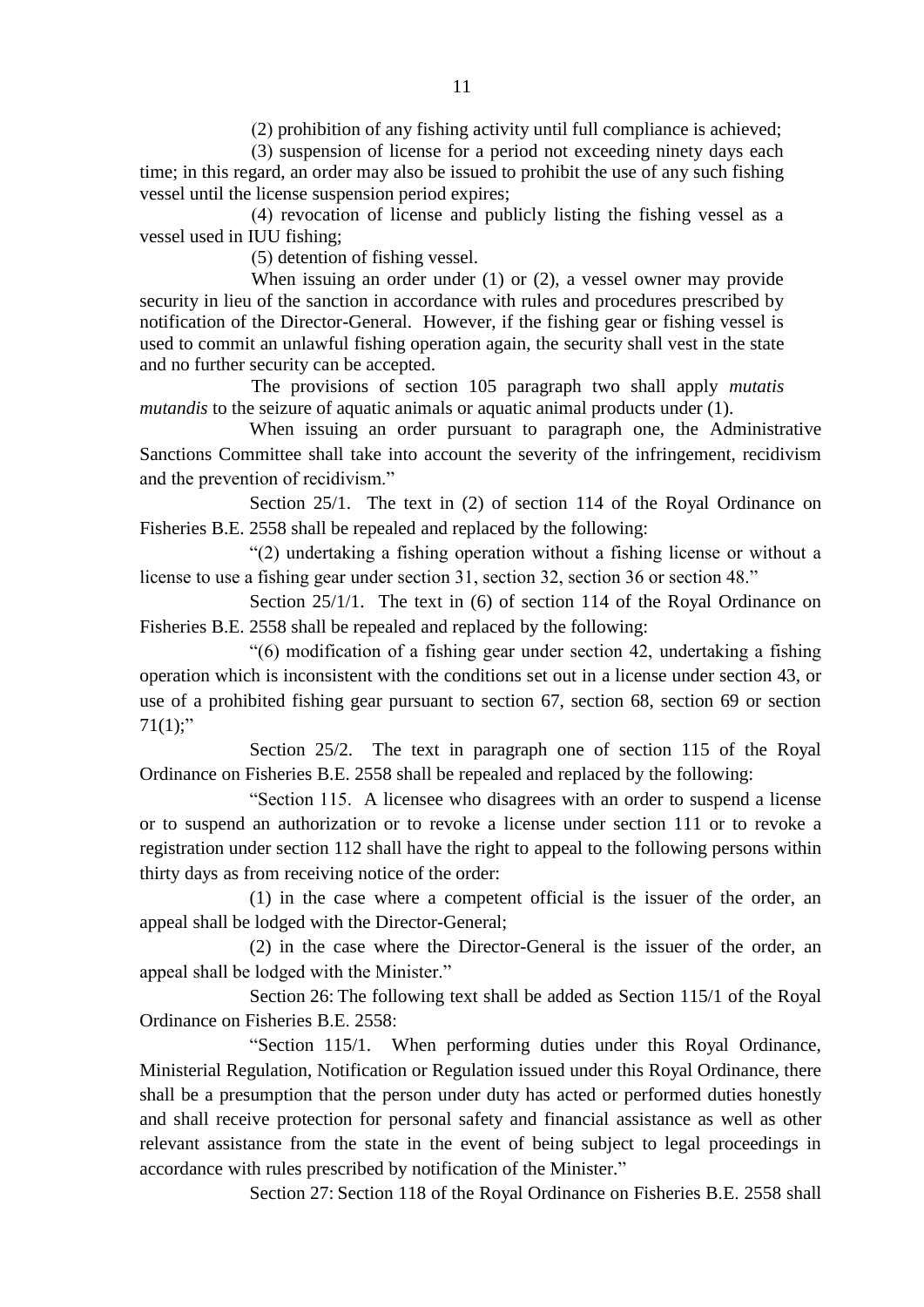be repealed and replaced by the following:

"Section 118: The Department of Fisheries shall notify the name list of non-Thai fishing vessels, announced by the Minister pursuant to Section 116, to the Food and Agriculture Organization of the United Nations and international organizations."

Section 28: The following text shall be added as Section 123/1 of the Royal Ordinance on Fisheries B.E. 2558:

"Section 123/1: Any person operating a factory without notifying the competent official under Section 10/1 shall be subject to a fine from 10,000 baht to 100,000 baht."

Section 29: Section 124 of the Royal Ordinance on Fisheries B.E. 2558 shall be repealed and replaced by the following:

"Section 124: Any person operating a factory violates Section 11, paragraph one or Section 11/1, paragraph one, shall be subject to a fine no less than 400,000 baht per employee or worker who has been illegally employed.

Any person operating a factory in violation of Section 11, paragraph two or six, or Section 11/1, paragraph two or three, shall be subject to a term of imprisonment not exceeding two years or a fine from 200,000 baht to 2,000,000 baht or both. The person shall also be subject to an additional fine of 100,000 baht per day for the entire duration of the violation.

Any competent official or person who gives permission under the law on factories issues the notification receipt or permission in violation of Section 11, paragraph six shall be subject to a term of imprisonment not exceeding two years or a fine from 200,000 baht to 2,000,000 baht or both."

Section 30/1. Section 128 of the Royal Ordinance on Fisheries B.E. 2558 shall be repealed.

Section 30: The following text shall be added as Section 125/1 of the Royal Ordinance on Fisheries B.E. 2558:

"Section 125/1: Any person who conducts artisanal fishing, fishes with the gears not consistent with the types permitted to fish, fishes outside the fishing area, or violates any other conditions as prescribed in the license/permit under Section 32 or Section 34, shall be subject to a fine from 10,000 baht to 100,000 baht or a fine three times of the value of aquatic animals caught in the fishing, whichever amount is higher."

Section 31: Paragraph one of Section 135 of the Royal Ordinance on Fisheries B.E. 2558 shall be repealed and replaced by the following:

"Section 135: Any person conducting fishing or transshipment and failing to comply with Section 50 or Section 88(5), shall be subject to a fine of 1,000,000 baht."

Section 32: Paragraph one of Section 151 of the Royal Ordinance on Fisheries B.E. 2558 shall be repealed and replaced by the following:

"Section 151: Any person violating Section 81(1) or  $(4)$  or Section 88(1) or (4) shall be subject to a fine of 20,000 baht."

Section 33: Paragraph one of Section 152 of the Royal Ordinance on Fisheries B.E. 2558 shall be repealed and replaced by the following:

"Section 152: Any person conducing fishing or transshipment without reporting as required by the rules prescribed under Section 81(2) or (3), Section 82 or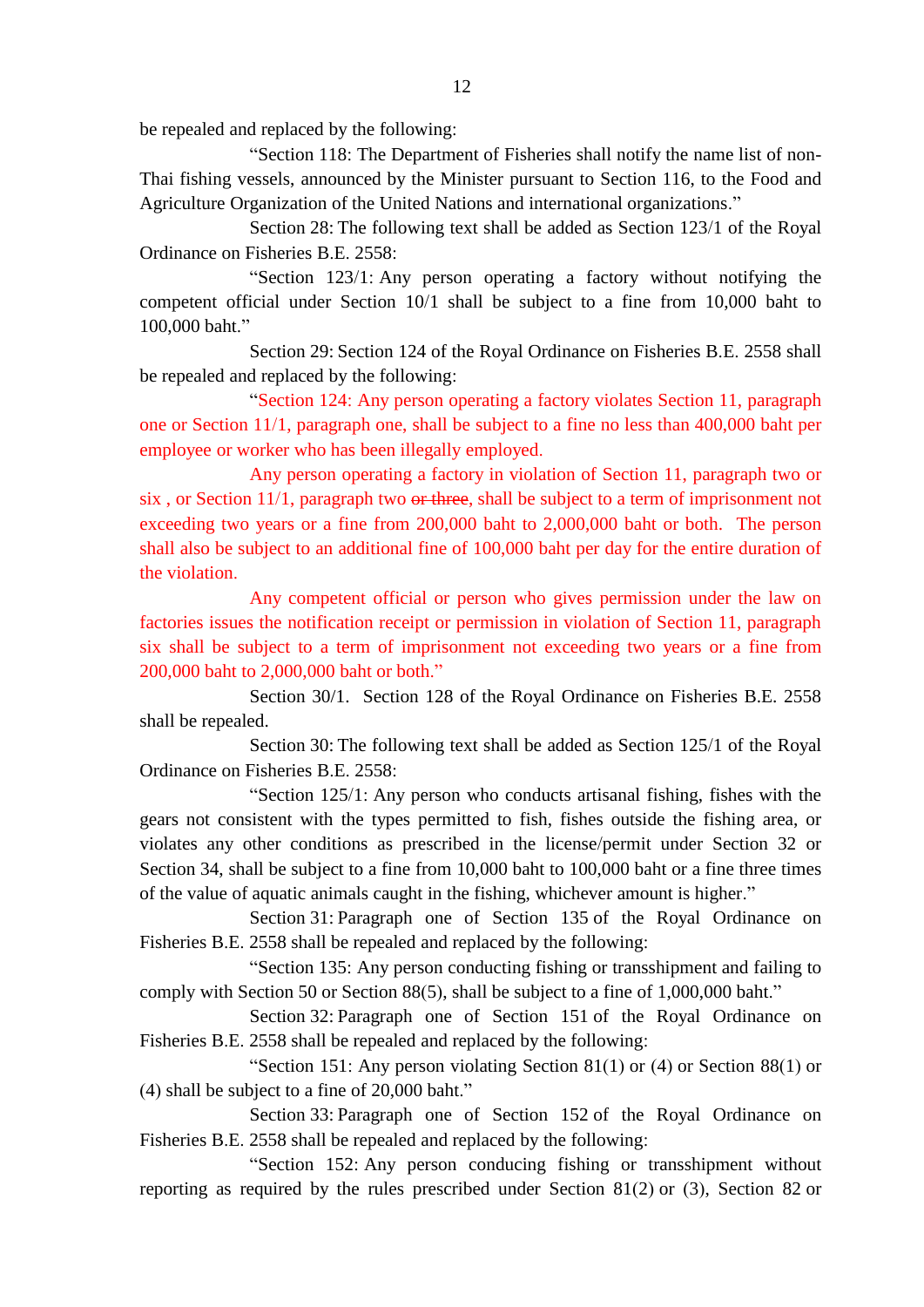Section 88(2), (3) or (4) with false reporting, or without taking the vessel back to a fishing port under Section 81(5) or Section 88(6) shall be subject to a fine of 10,000 baht."

Section 34: Section 153 of the Royal Ordinance on Fisheries B.E. 2558 shall be repealed and replaced by the following:

"Section 153: Any owner of a fishing vessel using a seaman without a seaman document or without a license/permit under Section 83 or in violation of Section 83/1, shall be subject to a fine no less than 400,000 baht but not exceeding 800,000 baht per one seaman of the case. The Director-General shall issue an order to withdraw the fishing license/permit of the owner of the fishing vessel. The Director-General of the Marine Department shall also issue an order to withdraw captain certification of the master of the vessel under the law on navigation in Thai waters."

Section 34/1. Section 155 of the Royal Ordinance on Fisheries B.E. 2558 shall be repealed and replaced by the following:

"Section 155. Any person who violates section 85/1, section 86 paragraph one, section 87 or fails to comply with section 89 shall be liable to a fine from ten thousand baht to one hundred thousand baht, or a fine in the amount of five times the value of transhipped aquatic animal, whichever is the higher."

Section 34/2. The following text shall be added as section 155/1 of the Royal Ordinance on Fisheries B.E. 2558:

"Section 155/1. Any person who violates or fails to comply with a Ministerial Regulation issued under section 89/1 paragraph one shall be liable to a fine from ten thousand baht to fifty thousand baht for a vessel not exceeding ten gross tonnage, and an additional fine in proportion to the size of the vessel in excess of ten gross tonnage at a rate of ten thousand baht per gross tonnage.

A telecommunications service provider who violates or fails to comply with a Notification issued under section 89/1 paragraph two shall be liable to a fine not exceeding one million baht or a daily fine not exceeding one hundred thousand baht throughout the period of violation or non-compliance."

Section 35: Section 162 of the Royal Ordinance on Fisheries B.E. 2558 shall be repealed and replaced by the following:

"Section 162. Any person failing to comply with a letter of summons issued by the competent official pursuant to Section 102(1) or the order of the competent official pursuant to Section 102(4) or Section 105(2), or failing to facilitate the competent official under Section 102, paragraph five, or violating an order issued by the Administrative Sanctions Committee pursuant to Section 113(2) or (5), shall be subject to a fine from 10,000 Baht to 50,000 Baht.

An offender under paragraph one who is a juristic person shall be liable to a fine from one hundred thousand baht to one million baht.

In the case where a violation of an order under section  $113(2)$  or  $(5)$  or section 105(2) involves the use of a vessel with a size of ten gross tonnage or greater, an additional fine shall be imposed in proportion to the size of the vessel in excess of ten gross tonnage at a rate of ten thousand baht per gross tonnage."

Section 36: The following text shall be added as Section 162/1 of the Royal Ordinance on Fisheries B.E. 2558: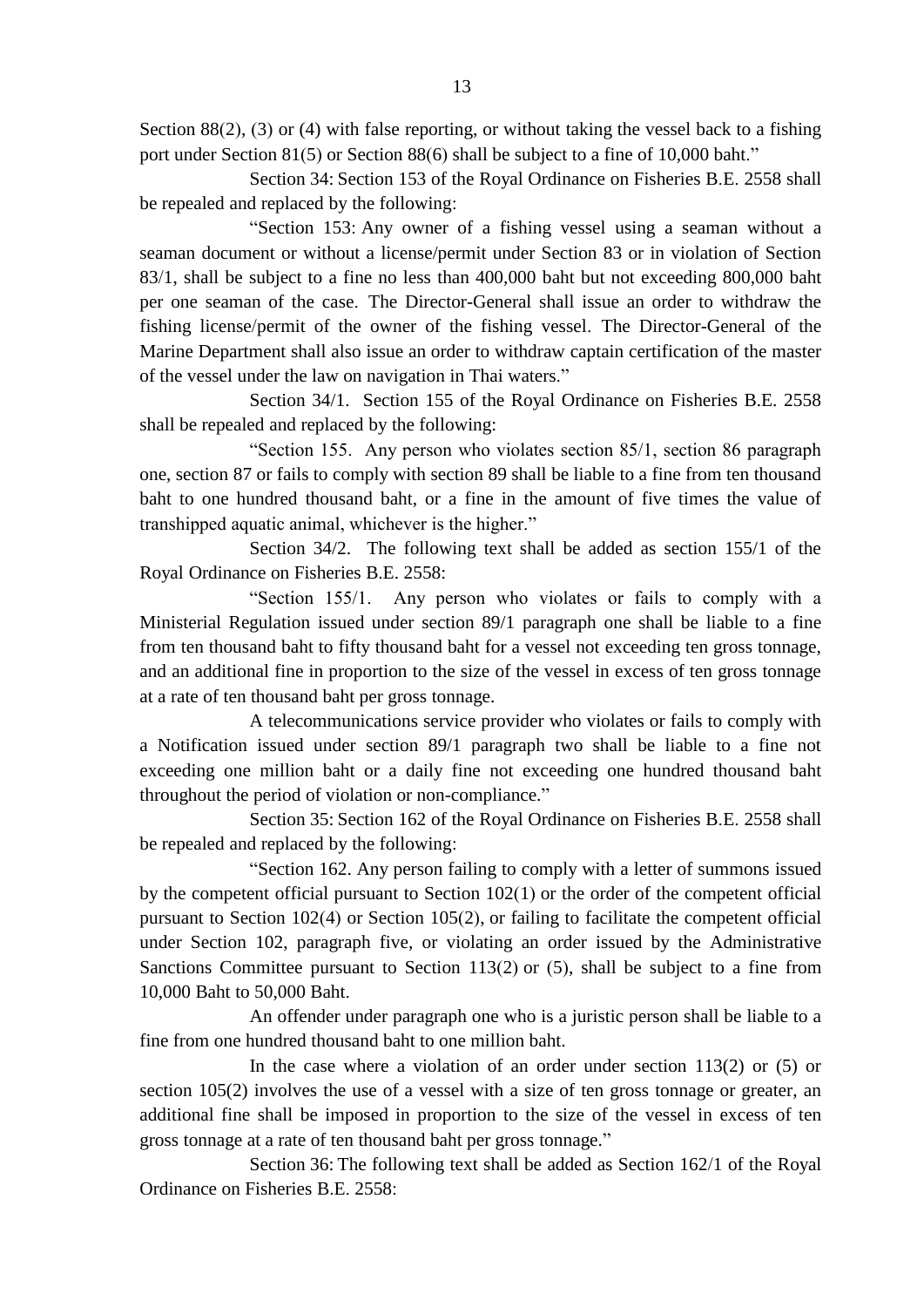"Section 162/1: Any person purchasing aquatic animals or aquatic animal products from the sale by auction pursuant to Section 105, paragraph two or Section 115, paragraph two in violation of the conditions prescribed by the competent official, shall be subject to a fine five times of the value of aquatic animals or aquatic animal products which were on sale by auction."

Section 37: Section 166 of the Royal Ordinance on Fisheries B.E. 2558 shall be repealed and replaced by the followings:

"Section 166: A supporter or beneficiary in an offence under this Royal Ordinance shall be subject to the same penalty as that of the principal thereof, unless such conduct was undertaken by a seaman and the court is of an opinion that it was done according to an instruction of the owner or master of the vessel. In that case, the court may exempt that person from punishment or impose a punishment at the level lower than that prescribed by the law for any amount."

Section 38: Section 169 of the Royal Ordinance on Fisheries B.E. 2558 shall be repealed and replaced by the followings:

"Section 169: The fishing gears, aquatic animal, aquatic animal products, fishing vessels, or any other objects used in or received from the offense which is serious IUU fishing under Section 114, shall be completely forfeited, except for the case of depositing a guarantee instead of vessel detention, such guarantee, instead of the vessel, shall be forfeited.

Section 96, paragraph five shall apply, *mutatis mutandis*, to aquatic animals or aquatic animal products which the court orders to forfeit."

Section 38/1. The text in (4) of the fee schedule to the Royal Ordinance on Fisheries B.E. 2558 shall be repealed and replaced by the following:

"(4) Registration of transhipment vessel 10,000 baht per registration"

Section 39. All Ministerial Regulations, Notifications or Orders issued under the Royal Ordinance on Fisheries B.E. 2558 in force on the day prior to the effective date of this Royal Ordinance shall remain effective to the extent that they are not inconsistent with or contrary to this Royal Ordinance, until a Ministerial Regulation, Notification or Order issued under the Royal Ordinance on Fisheries B.E. 2558 as amended by this Royal Ordinance comes into force.

Section 40. All authorization applications, license applications, license transfer applications, transhipment vessel or reefer registration applications filed under the Royal Ordinance on Fisheries B.E. 2558 and pending consideration shall be deemed to be permit applications, license applications, license transfer applications and registration applications under this Royal Ordinance *mutatis mutandis*, and further action shall be taken in accordance with rules, procedures and conditions provided under this Royal Ordinance.

Section 41. All authorizations, licenses or transhipment vessel or reefer registration certificates issued under the Royal Ordinance on Fisheries B.E. 2558 prior to the effective date of this Royal Ordinance shall remain in force until their expiration or revocation.

Section 42. All administrative sanctions pending consideration by the Administrative Sanctions Committee under the Order of the Head of the National Council for Peace and Order No. 22/2560 Re: Resolution of Problems Pertaining to Illegal,